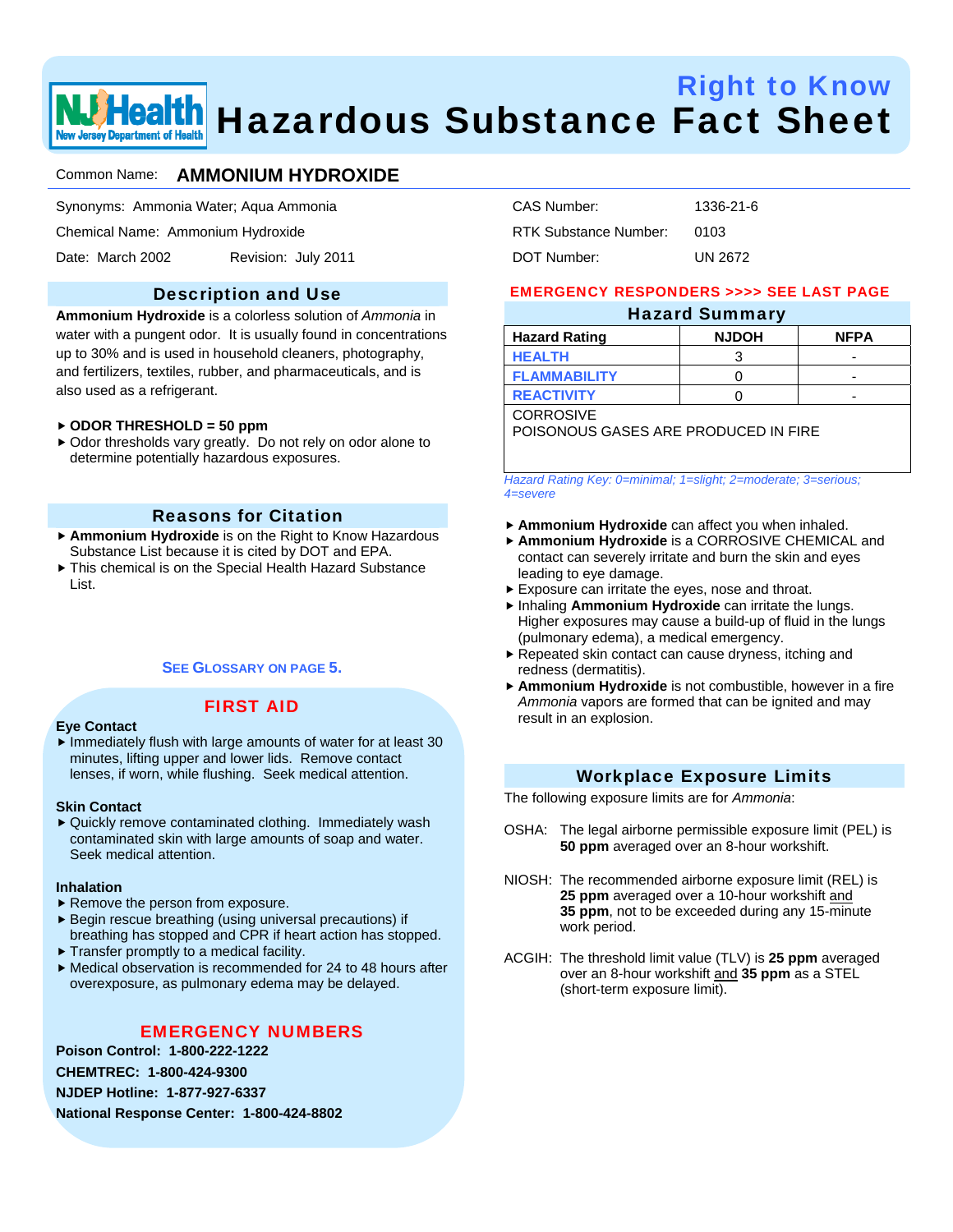# Determining Your Exposure

- Read the product manufacturer's Material Safety Data Sheet (MSDS) and the label to determine product ingredients and important safety and health information about the product mixture.
- $\blacktriangleright$  For each individual hazardous ingredient, read the New Jersey Department of Health Hazardous Substance Fact Sheet, available on the RTK website (www.nj.gov/health/eoh/rtkweb) or in your facility's RTK Central File or Hazard Communication Standard file.
- $\blacktriangleright$  You have a right to this information under the New Jersey Worker and Community Right to Know Act and the Public Employees Occupational Safety and Health (PEOSH) Act if you are a public worker in New Jersey, and under the federal Occupational Safety and Health Act (OSHA) if you are a private worker.
- ▶ The New Jersey Right to Know Act requires most employers to label chemicals in the workplace and requires public employers to provide their employees with information concerning chemical hazards and controls. The federal OSHA Hazard Communication Standard (29 CFR 1910.1200) and the PEOSH Hazard Communication Standard (N.J.A.C. 12:100-7) require employers to provide similar information and training to their employees.

This Fact Sheet is a summary of available information regarding the health hazards that may result from exposure. Duration of exposure, concentration of the substance and other factors will affect your susceptibility to any of the potential effects described below.

# Health Hazard Information

# **Acute Health Effects**

The following acute (short-term) health effects may occur immediately or shortly after exposure to **Ammonium Hydroxide**:

- $\triangleright$  Contact can severely irritate and burn the skin and eyes leading to eye damage.
- $\blacktriangleright$  Exposure can irritate the eyes, nose and throat.
- **F** Inhaling Ammonium Hydroxide can irritate the lungs causing coughing and/or shortness of breath. Higher exposures may cause a build-up of fluid in the lungs (pulmonary edema), a medical emergency, with severe shortness of breath.

# **Chronic Health Effects**

The following chronic (long-term) health effects can occur at some time after exposure to **Ammonium Hydroxide** and can last for months or years:

# *Cancer Hazard*

 $\blacktriangleright$  According to the information presently available to the New Jersey Department of Health, **Ammonium Hydroxide** has not been tested for its ability to cause cancer in animals.

# **Reproductive Hazard**

 $\blacktriangleright$  According to the information presently available to the New Jersey Department of Health, **Ammonium Hydroxide** has not been tested for its ability to affect reproduction.

# *Other Effects*

- **Ammonium Hydroxide** can irritate the lungs. Repeated exposure may cause bronchitis to develop with coughing, phlegm, and/or shortness of breath.
- $\blacktriangleright$  Repeated skin contact can cause dryness, itching and redness (dermatitis).

#### Medical

#### **Medical Testing**

If symptoms develop or overexposure is suspected, the following are recommended:

 $\blacktriangleright$  Lung function tests

If symptoms develop or overexposure is suspected, the following is recommended:

 $\triangleright$  Consider chest x-ray after acute overexposure

Any evaluation should include a careful history of past and present symptoms with an exam. Medical tests that look for damage already done are not a substitute for controlling exposure.

Request copies of your medical testing. You have a legal right to this information under the OSHA Access to Employee Exposure and Medical Records Standard (29 CFR 1910.1020).

#### **Mixed Exposures**

 $\blacktriangleright$  Smoking can cause heart disease, lung cancer, emphysema, and other respiratory problems. It may worsen respiratory conditions caused by chemical exposure. Even if you have smoked for a long time, stopping now will reduce your risk of developing health problems.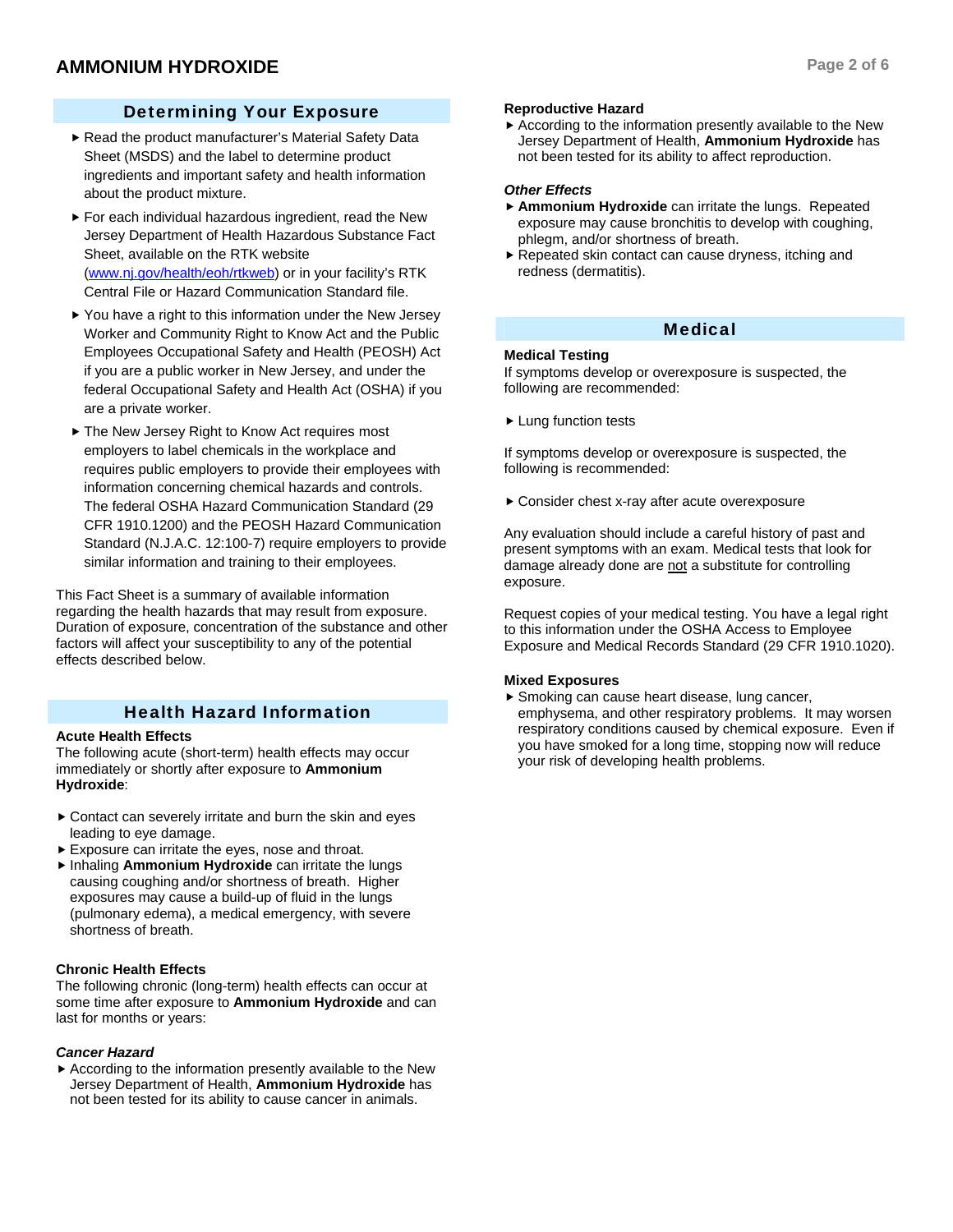# Workplace Controls and Practices

Very toxic chemicals, or those that are reproductive hazards or sensitizers, require expert advice on control measures if a less toxic chemical cannot be substituted. Control measures include: (1) enclosing chemical processes for severely irritating and corrosive chemicals, (2) using local exhaust ventilation for chemicals that may be harmful with a single exposure, and (3) using general ventilation to control exposures to skin and eye irritants. For further information on workplace controls, consult the NIOSH document on Control Banding at www.cdc.gov/niosh/topics/ctrlbanding/.

The following work practices are also recommended:

- $\blacktriangleright$  Label process containers.
- $\blacktriangleright$  Provide employees with hazard information and training.
- $\blacktriangleright$  Monitor airborne chemical concentrations.
- $\blacktriangleright$  Use engineering controls if concentrations exceed recommended exposure levels.
- $\blacktriangleright$  Provide eye wash fountains and emergency showers.
- $\blacktriangleright$  Wash or shower if skin comes in contact with a hazardous material.
- $\blacktriangleright$  Always wash at the end of the workshift.
- $\triangleright$  Change into clean clothing if clothing becomes contaminated.
- $\triangleright$  Do not take contaminated clothing home.
- $\triangleright$  Get special training to wash contaminated clothing.
- $\triangleright$  Do not eat, smoke, or drink in areas where chemicals are being handled, processed or stored.
- $\blacktriangleright$  Wash hands carefully before eating, smoking, drinking, applying cosmetics or using the toilet.

In addition, the following may be useful or required:

 $\triangleright$  Where possible, transfer Ammonium Hydroxide from drums or other containers to process containers in an enclosed system.

# Personal Protective Equipment

The OSHA Personal Protective Equipment Standard (29 CFR 1910.132) requires employers to determine the appropriate personal protective equipment for each hazard and to train employees on how and when to use protective equipment.

The following recommendations are only guidelines and may not apply to every situation.

#### **Gloves and Clothing**

- ▶ Avoid skin contact with **Ammonium Hydroxide**. Wear personal protective equipment made from material which can not be permeated or degraded by this substance. Safety equipment suppliers and manufacturers can provide recommendations on the most protective glove and clothing material for your operation.
- $\triangleright$  Safety equipment manufacturers recommend Butyl, Nitrile, Neoprene and Viton for gloves, and Tychem® SL, F, Responder®, and TK, or the equivalent, as protective materials for clothing. All the above recommendations are for **Ammonium Hydroxide** in less than 30% solution.
- $\blacktriangleright$  All protective clothing (suits, gloves, footwear, headgear) should be clean, available each day, and put on before work.

#### **Eye Protection**

- $\blacktriangleright$  Wear indirect-vent, impact and splash resistant goggles when working with liquids.
- $\blacktriangleright$  Wear a face shield along with goggles when working with corrosive, highly irritating or toxic substances.

#### **Respiratory Protection**

*Improper use of respirators is dangerous.* Respirators should only be used if the employer has implemented a written program that takes into account workplace conditions, requirements for worker training, respirator fit testing, and medical exams, as described in the OSHA Respiratory Protection Standard (29 CFR 1910.134).

- Where the potential exists for exposure over 25 ppm (as *Ammonia*), use a NIOSH approved full facepiece respirator with an acid gas cartridge which is specifically approved for **Ammonium Hydroxide**. Increased protection is obtained from full facepiece powered-air purifying respirators.
- $\blacktriangleright$  Leave the area immediately if (1) while wearing a filter or cartridge respirator you can smell, taste, or otherwise detect **Ammonium Hydroxide**, (2) while wearing particulate filters abnormal resistance to breathing is experienced, or (3) eye irritation occurs while wearing a full facepiece respirator. Check to make sure the respirator-to-face seal is still good. If it is, replace the filter or cartridge. If the seal is no longer good, you may need a new respirator.
- $\triangleright$  Consider all potential sources of exposure in your workplace. You may need a combination of filters, prefilters or cartridges to protect against different forms of a chemical (such as vapor and mist) or against a mixture of chemicals.
- $\blacktriangleright$  Where the potential for high exposure exists, use a NIOSH approved supplied-air respirator with a full facepiece operated in a pressure-demand or other positive-pressure mode. For increased protection use in combination with an auxiliary self-contained breathing apparatus or an emergency escape air cylinder.

#### Fire Hazards

If employees are expected to fight fires, they must be trained and equipped as stated in the OSHA Fire Brigades Standard (29 CFR 1910.156).

- **Ammonium Hydroxide** is not combustible, however in a fire *Ammonia* vapors are formed that can be ignited and may result in an explosion.
- $\triangleright$  Use dry chemical, CO<sub>2</sub>, water spray or foam as extinguishing agents.
- ▶ POISONOUS GASES ARE PRODUCED IN FIRE, including *Ammonia* and *Nitrogen Oxides*.
- ▶ Use water spray to keep fire-exposed containers cool. DO NOT get water inside containers.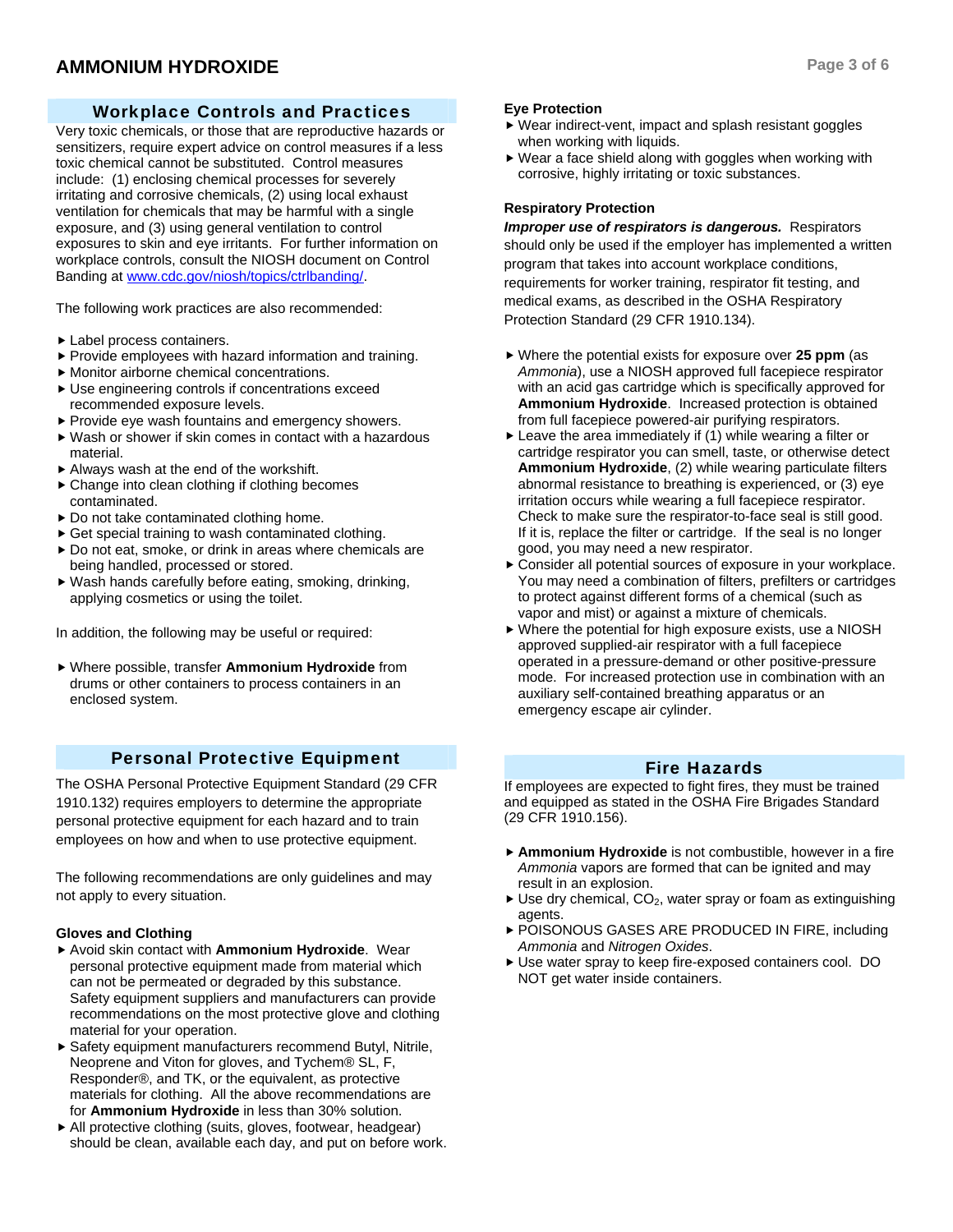# **AMMONIUM HYDROXIDE Page 4 of 6**

If employees are required to clean-up spills, they must be properly trained and equipped. The OSHA Hazardous Waste Operations and Emergency Response Standard (29 CFR 1910.120) may apply.

If **Ammonium Hydroxide** is spilled or leaked, take the following steps:

- $\blacktriangleright$  Evacuate personnel and secure and control entrance to the area.
- $\blacktriangleright$  Eliminate all ignition sources.
- $\blacktriangleright$  Absorb liquids in dry sand, earth, or a similar material and place into sealed containers for disposal.
- $\blacktriangleright$  Ventilate area of spill or leak.
- f Neutralize with a weak acid such as vinegar (*Acetic Acid*).
- ▶ DO NOT wash into sewer.
- $\blacktriangleright$  It may be necessary to contain and dispose of **Ammonium Hydroxide** as a HAZARDOUS WASTE. Contact your state Department of Environmental Protection (DEP) or your regional office of the federal Environmental Protection Agency (EPA) for specific recommendations.

# Handling and Storage

Prior to working with **Ammonium Hydroxide** you should be trained on its proper handling and storage.

- **Ammonium Hydroxide** reacts with many HEAVY METALS (such as SILVER, COPPER, LEAD and ZINC) and their SALTS to form explosive compounds and flammable and explosive *Hydrogen gas*.
- **Ammonium Hydroxide** may read violently with STRONG ACIDS (such as HYDROCHLORIC, SULFURIC and NITRIC); DIMETHYL SULFATE; and HALOGENS.
- **Ammonium Hydroxide** will react with STRONG BASES (such as SODIUM HYDROXIDE and POTASSIUM HYDROXIDE) to produce *Ammonia gas*.
- $\triangleright$  Store in tightly closed containers in a cool, well-ventilated area away from SUNLIGHT.
- $\triangleright$  DO NOT use COPPER, ALUMINUM or GALVANIZED METALS when handling **Ammonium Hydroxide**.

# Occupational Health Information Resources

The New Jersey Department of Health offers multiple services in occupational health. These services include providing informational resources, educational materials, public presentations, and industrial hygiene and medical investigations and evaluations.

#### **For more information, please contact:**

 New Jersey Department of Health Right to Know PO Box 368 Trenton, NJ 08625-0368 Phone: 609-984-2202 Fax: 609-984-7407 E-mail: rtk@doh.state.nj.us Web address: http://www.nj.gov/health/eoh/rtkweb

*The Right to Know Hazardous Substance Fact Sheets are not intended to be copied and sold for commercial purposes.*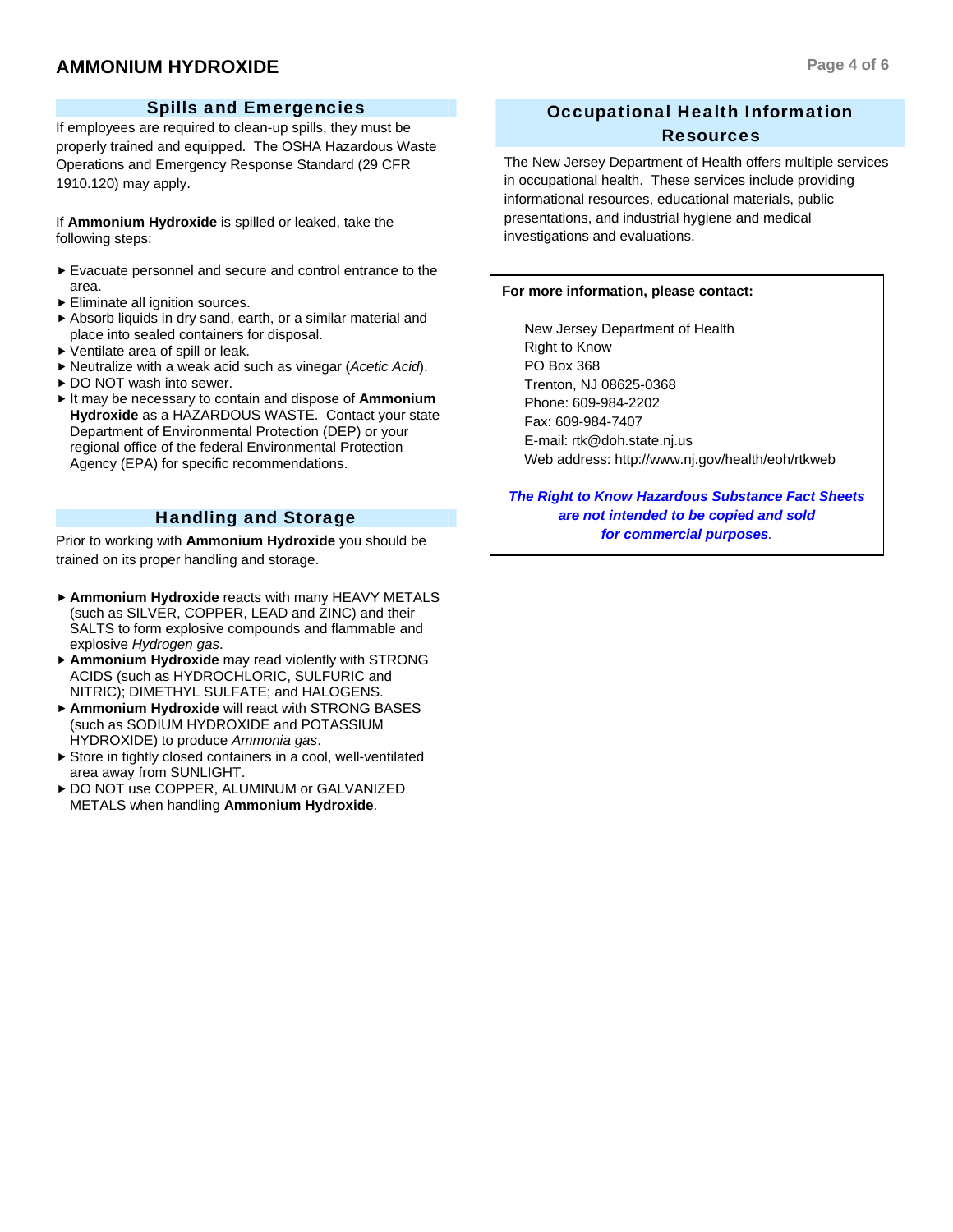# **AMMONIUM HYDROXIDE Page 5 of 6**

#### **GLOSSARY**

**ACGIH** is the American Conference of Governmental Industrial Hygienists. They publish guidelines called Threshold Limit Values (TLVs) for exposure to workplace chemicals.

**Acute Exposure Guideline Levels** (AEGLs) are established by the EPA. They describe the risk to humans resulting from once-in-a lifetime, or rare, exposure to airborne chemicals.

**Boiling point** is the temperature at which a substance can change its physical state from a liquid to a gas.

A **carcinogen** is a substance that causes cancer.

The **CAS number** is unique, identifying number, assigned by the Chemical Abstracts Service, to a specific chemical.

**CFR** is the Code of Federal Regulations, which are the regulations of the United States government.

A **combustible** substance is a solid, liquid or gas that will burn.

A **corrosive** substance is a gas, liquid or solid that causes destruction of human skin or severe corrosion of containers.

The **critical temperature** is the temperature above which a gas cannot be liquefied, regardless of the pressure applied.

**DEP** is the New Jersey Department of Environmental Protection.

**DOT** is the Department of Transportation, the federal agency that regulates the transportation of chemicals.

**EPA** is the Environmental Protection Agency, the federal agency responsible for regulating environmental hazards.

**ERG** is the Emergency Response Guidebook. It is a guide for emergency responders for transportation emergencies involving hazardous substances.

**Emergency Response Planning Guideline** (ERPG) values provide estimates of concentration ranges where one reasonably might anticipate observing adverse effects.

A **fetus** is an unborn human or animal.

A **flammable** substance is a solid, liquid, vapor or gas that will ignite easily and burn rapidly.

The **flash point** is the temperature at which a liquid or solid gives off vapor that can form a flammable mixture with air.

**IARC** is the International Agency for Research on Cancer, a scientific group.

**Ionization Potential** is the amount of energy needed to remove an electron from an atom or molecule. It is measured in electron volts.

**IRIS** is the Integrated Risk Information System database on human health effects that may result from exposure to various chemicals, maintained by federal EPA.

**LEL** or **Lower Explosive Limit**, is the lowest concentration of a combustible substance (gas or vapor) in the air capable of continuing an explosion.

**mg/m3** means milligrams of a chemical in a cubic meter of air. It is a measure of concentration (weight/volume).

A **mutagen** is a substance that causes mutations. A **mutation** is a change in the genetic material in a body cell. Mutations can lead to birth defects, miscarriages, or cancer.

**NFPA** is the National Fire Protection Association. It classifies substances according to their fire and explosion hazard.

**NIOSH** is the National Institute for Occupational Safety and Health. It tests equipment, evaluates and approves respirators, conducts studies of workplace hazards, and proposes standards to OSHA.

**NTP** is the National Toxicology Program which tests chemicals and reviews evidence for cancer.

**OSHA** is the federal Occupational Safety and Health Administration, which adopts and enforces health and safety standards.

**PEOSHA** is the New Jersey Public Employees Occupational Safety and Health Act, which adopts and enforces health and safety standards in public workplaces.

**Permeated** is the movement of chemicals through protective materials.

**ppm** means parts of a substance per million parts of air. It is a measure of concentration by volume in air.

**Protective Action Criteria** (PAC) are values established by the Department of Energy and are based on AEGLs and ERPGs. They are used for emergency planning of chemical release events.

A **reactive** substance is a solid, liquid or gas that releases energy under certain conditions.

**STEL** is a Short Term Exposure Limit which is usually a 15 minute exposure that should not be exceeded at any time during a work day.

A **teratogen** is a substance that causes birth defects by damaging the fetus.

**UEL** or **Upper Explosive Limit** is the highest concentration in air above which there is too much fuel (gas or vapor) to begin a reaction or explosion.

**Vapor Density** is the ratio of the weight of a given volume of one gas to the weight of another (usually *Air*), at the same temperature and pressure.

The **vapor pressure** is a force exerted by the vapor in equilibrium with the solid or liquid phase of the same substance. The higher the vapor pressure the higher concentration of the substance in air.